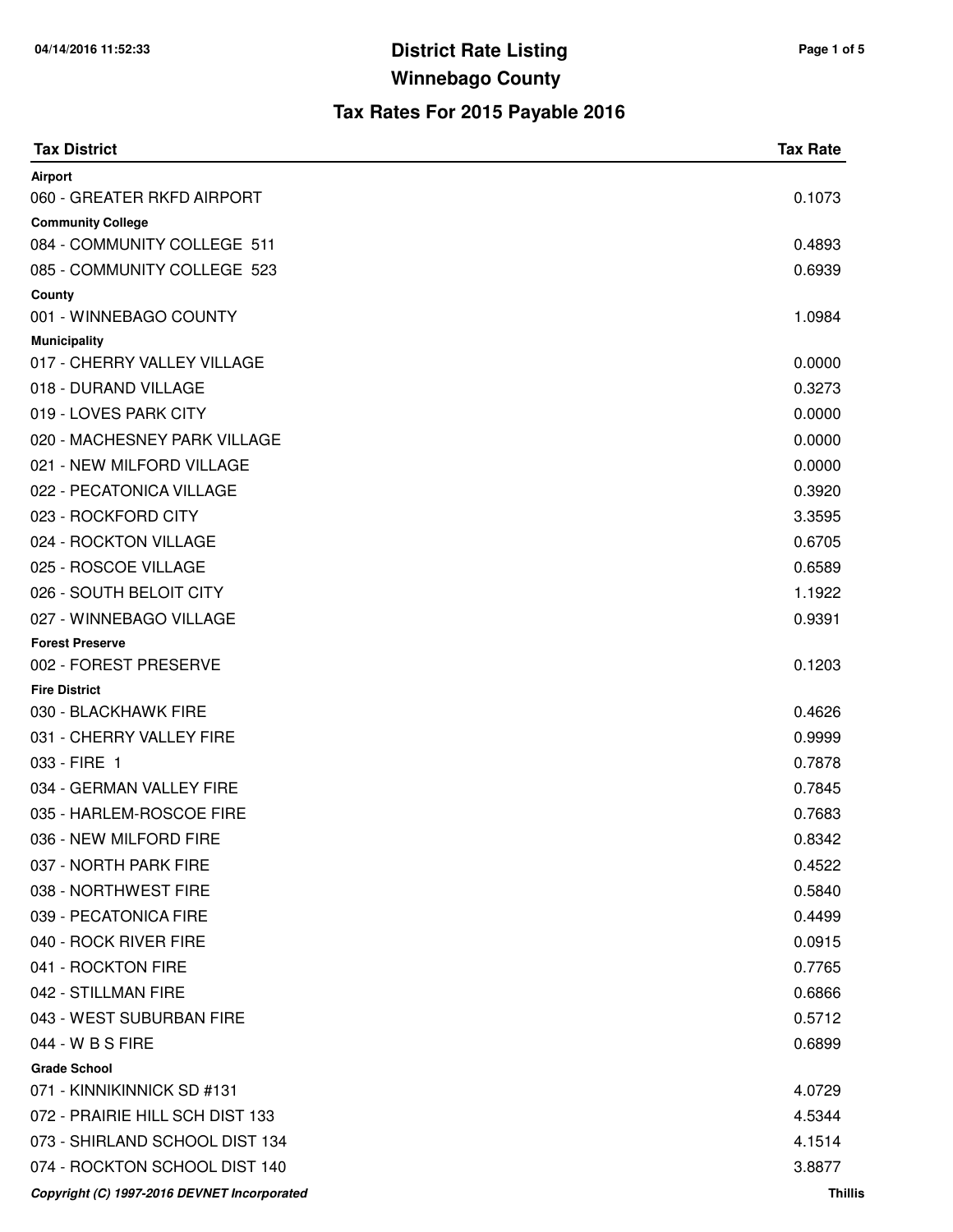| <b>Tax District</b>                                  | <b>Tax Rate</b> |
|------------------------------------------------------|-----------------|
| <b>High School</b>                                   |                 |
| 077 - HONONEGAH HIGH SD #207                         | 2.6083          |
| <b>Library District</b>                              |                 |
| 054 - CHERRY VALLEY LIBRARY                          | 0.3976          |
| 055 - NORTH SUBURBAN LIBRARY                         | 0.3032          |
| 056 - PECATONICA LIBRARY                             | 0.1967          |
| 057 - TALCOTT FREE LIBRARY                           | 0.2208          |
| 058 - WINNEBAGO LIBRARY                              | 0.2182          |
| 059 - ROCKFORD CITY LIBRARY                          | 0.5196          |
| <b>Libraries</b>                                     |                 |
| 061 - SOUTH BELOIT CITY LIBRARY                      | 0.2142          |
| <b>Multi-Township Dist</b>                           |                 |
| 101 - BU/HA MULTI TOWNSHIP                           | 0.0523          |
| 102 - DU/LA MULTI TOWNSHIP                           | 0.0403          |
| 124 - PE/SE MULTI TOWNSHIP                           | 0.0544          |
| <b>Park District</b><br>046 - ROCKFORD PARK DISTRICT | 1.1629          |
| 047 - SUMNER PARK                                    | 0.1516          |
| 048 - WINNEBAGO PARK DISTRICT                        | 0.1326          |
| 049 - SEWARD PARK DISTRICT                           | 0.1564          |
| <b>Road District</b>                                 |                 |
| 110 - BURRITT TWSP ROAD                              | 0.2152          |
| 111 - CHERRY VALLEY TWSP ROAD                        | 0.2762          |
| 112 - DURAND TWSP ROAD                               | 0.2845          |
| 113 - HARLEM TWSP ROAD                               | 0.0487          |
| 114 - HARRISON TWSP ROAD                             | 0.2229          |
| 115 - LAONA TWSP ROAD                                | 0.2085          |
| 116 - OWEN TWSP ROAD                                 | 0.2088          |
| 117 - PECATONICA TWSP ROAD                           | 0.1874          |
| 118 - ROCKFORD TWSP ROAD                             | 0.1484          |
| 119 - ROCKTON TWSP ROAD                              | 0.1611          |
| 120 - ROSCOE TWSP ROAD                               | 0.1837          |
| 121 - SEWARD TWSP ROAD                               | 0.4519          |
| 122 - SHIRLAND TWSP ROAD                             | 0.1229          |
| 123 - WINNEBAGO TWSP ROAD                            | 0.1998          |
| <b>Sanitary Districts</b>                            |                 |
| 050 - DURAND SANITARY                                | 0.0437          |
| 051 - ROCK RIVER WATER REC                           | 0.2075          |
| 053 - SEWARD SANITARY                                | 0.0944          |
| <b>Special Districts</b>                             |                 |
| 062 - RKFD - WINN DRAINAGE                           | 0.0000          |
| Copyright (C) 1997-2016 DEVNET Incorporated          | <b>Thillis</b>  |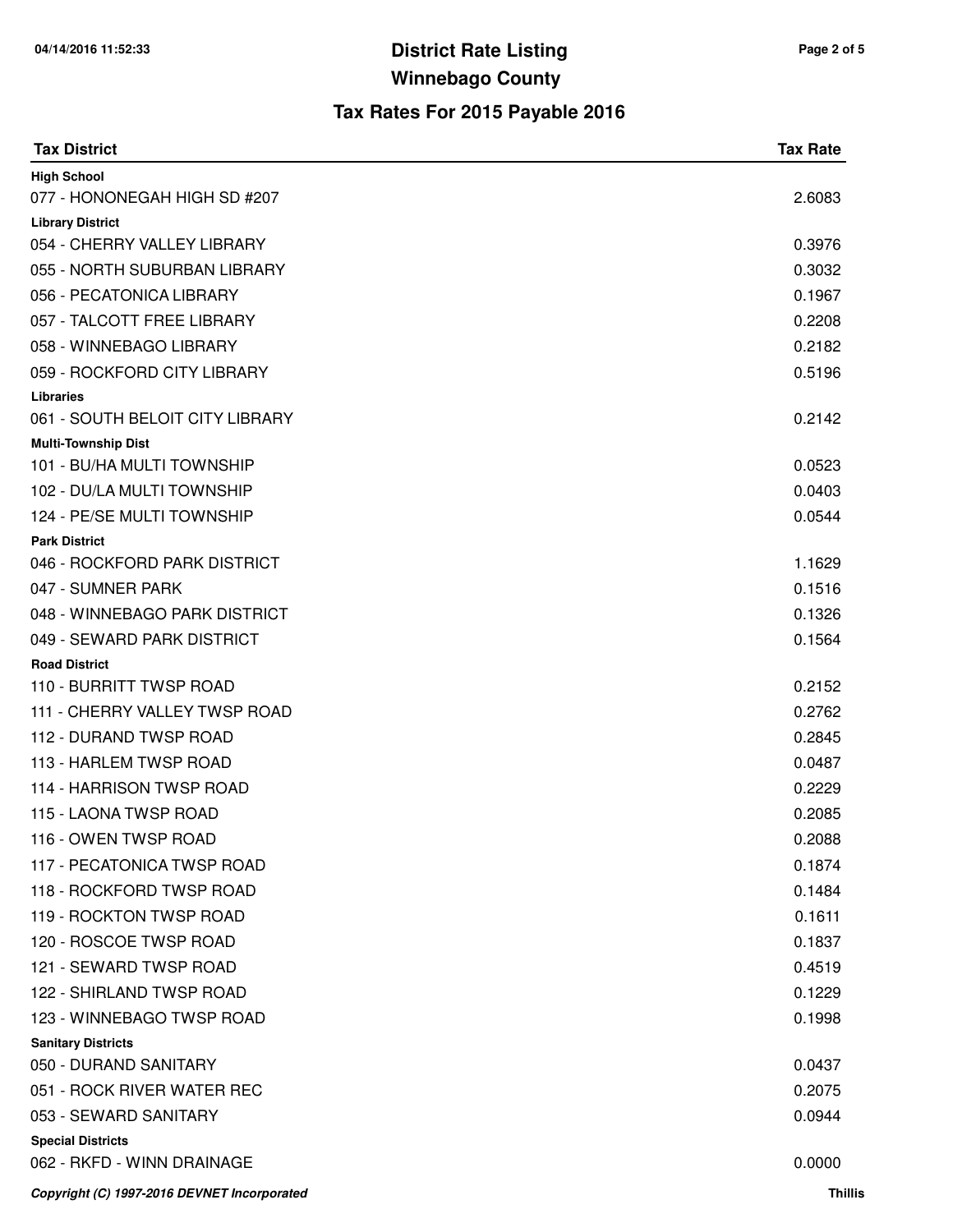| <b>Tax District</b>                         | <b>Tax Rate</b> |
|---------------------------------------------|-----------------|
| <b>Special Districts</b>                    |                 |
| 109 - COUNTRY OAKS SSA                      | 0.0000          |
| 136 - HARVEST HILLS SSA                     | 0.0000          |
| 155 - PERRYVILLE ROAD SSA                   | 0.0000          |
| 156 - OLDE RIVER RIDGE PLAT 6 SSA           | 0.0000          |
| 158 - I-39 BAXTER ROAD SSA                  | 0.0000          |
| 160 - SOUTH BELOIT SSA 1                    | 0.0000          |
| 161 - SOUTH BELOIT SSA 2                    | 0.0000          |
| 162 - SOUTH BELOIT SSA 3                    | 0.0000          |
| 163 - SOUTH BELOIT SSA 4                    | 0.0000          |
| <b>Street Light Dist</b>                    |                 |
| 064 - LINCOLN-ACRES STREET LIGHT            | 0.0000          |
| 065 - WASHINGTON PARK STREET LIGHT          | 0.8725          |
| <b>TIF Districts</b>                        |                 |
| 052 - PRESTON & CENTRAL TIF                 | 0.0000          |
| 063 - WESTSIDE TIF #2                       | 0.0000          |
| 066 - EAST STATE & ALPINE TIF               | 0.0000          |
| 067 - WEST STATE & CENTRAL TIF              | 0.0000          |
| 068 - WEST STATE & KILBURN TIF              | 0.0000          |
| 088 - NORTH MAIN & AUBURN TIF               | 0.0000          |
| 089 - JACKSON SCHOOL TIF                    | 0.0000          |
| 090 - EASTSIDE TIF                          | 0.0000          |
| 091 - WESTSIDE TIF                          | 0.0000          |
| 092 - SEVENTH ST TIF                        | 0.0000          |
| 093 - NORTH MAIN TIF                        | 0.0000          |
| 094 - GLOBAL TRADE TIF #1                   | 0.0000          |
| 098 - MACHESNEY PARK TIF                    | 0.0000          |
| 104 - SOUTH ROCKFORD TIF                    | 0.0000          |
| 105 - LINCOLNWOOD TIF                       | 0.0000          |
| 106 - DURAND VILLAGE TIF                    | 0.0000          |
| 107 - SPRINGFIELD CORNERS TIF               | 0.0000          |
| 125 - WAGON WHEEL TIF                       | 0.0000          |
| 126 - RIVER OAKS TIF                        | 0.0000          |
| 127 - GARRISON SCHOOL TIF                   | 0.0000          |
| 128 - KISHWAUKEE & HARRISON TIF             | 0.0000          |
| 129 - LINCOLNWOOD TIF #2                    | 0.0000          |
| 130 - HOPE VI TIF                           | 0.0000          |
| 132 - NORTH 2ND TIF LOVES PARK              | 0.0000          |
| 133 - GLOBAL TRADE TIF #2                   | 0.0000          |
| 134 - ASSISTED LIVING/ RIVER HOUSING TIF    | 0.0000          |
| Copyright (C) 1997-2016 DEVNET Incorporated | <b>Thillis</b>  |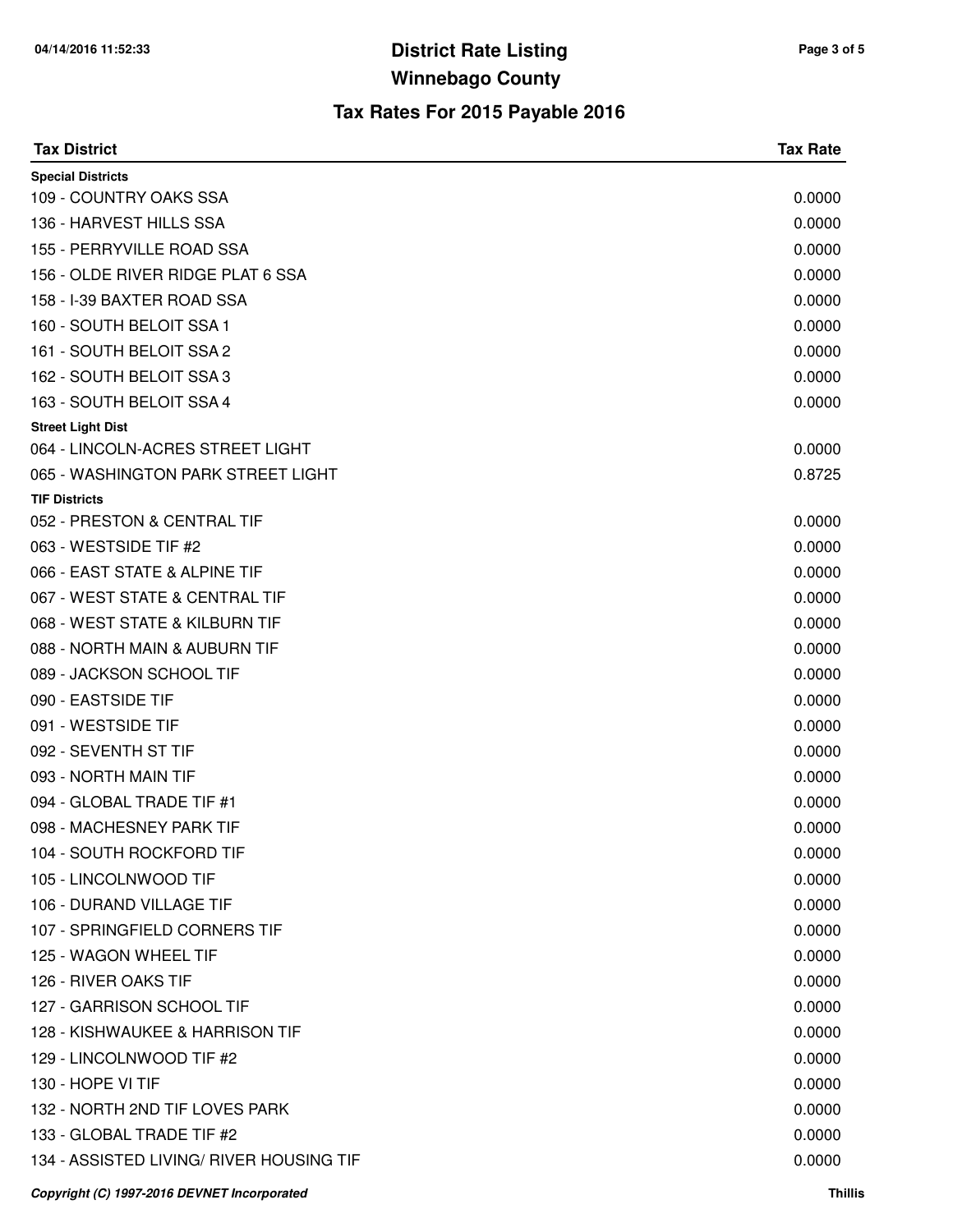| <b>Tax District</b>                         | <b>Tax Rate</b> |
|---------------------------------------------|-----------------|
| <b>TIF Districts</b>                        |                 |
| 135 - NORTH 2ND TIF MACHESNEY PARK          | 0.0000          |
| 137 - MAIN & WHITMAN TIF                    | 0.0000          |
| 138 - MIDTOWN TIF                           | 0.0000          |
| 139 - KISHWAUKEE & HARRISON TIF #2          | 0.0000          |
| 140 - FORMER BELOIT CORP TIF                | 0.0000          |
| 141 - GLOBAL TRADE TIF #3                   | 0.0000          |
| 142 - RIVER DISTRICT NORTH TIF              | 0.0000          |
| 143 - BROADWAY TIF                          | 0.0000          |
| 144 - EAST RIVER TIF                        | 0.0000          |
| 145 - SUMNER ROAD / GROVE ST TIF            | 0.0000          |
| 146 - LOVES PARK CORP CENTER TIF            | 0.0000          |
| 147 - WESTSTONE TIF                         | 0.0000          |
| 148 - NORTH WILLOW CREEK TIF                | 0.0000          |
| 149 - SOUTH WILLOW CREEK TIF                | 0.0000          |
| 150 - GLOBAL TRADEPARK SOUTH TIF            | 0.0000          |
| 151 - I-39 / BAXTER ROAD TIF                | 0.0000          |
| 152 - ZENITH CUTTER TIF                     | 0.0000          |
| 153 - SPRING CREEK LAKES TIF                | 0.0000          |
| 154 - FORMER WARNER ELECTRIC TIF            | 0.0000          |
| 157 - JEFFERSON / NORTH 3RD ST TIF          | 0.0000          |
| 159 - MULFORD & EAST STATE STREET TIF       | 0.0000          |
| 164 - AUBURN STREET TIF                     | 0.0000          |
| 165 - FOREST HILLS ROAD TIF                 | 0.0000          |
| 166 - GARDNER / BLACKHAWK TIF               | 0.0000          |
| 167 - VILLAGE OF ROCKTON DOWNTOWN TIF       | 0.0000          |
| Township                                    |                 |
| 003 - BURRITT TOWNSHIP                      | 0.1885          |
| 004 - CHERRY VALLEY TOWNSHIP                | 0.1418          |
| 005 - DURAND TOWNSHIP                       | 0.1781          |
| 006 - HARLEM TOWNSHIP                       | 0.1140          |
| 007 - HARRISON TOWNSHIP                     | 0.1339          |
| 008 - LAONA TOWNSHIP                        | 0.1213          |
| 009 - OWEN TOWNSHIP                         | 0.1485          |
| 010 - PECATONICA TOWNSHIP                   | 0.1829          |
| 011 - ROCKFORD TOWNSHIP                     | 0.1452          |
| 012 - ROCKTON TOWNSHIP                      | 0.2035          |
| 013 - ROSCOE TOWNSHIP                       | 0.1492          |
| 014 - SEWARD TOWNSHIP                       | 0.4623          |
| 015 - SHIRLAND TOWNSHIP                     | 0.2247          |
| Copyright (C) 1997-2016 DEVNET Incorporated | Thillis         |